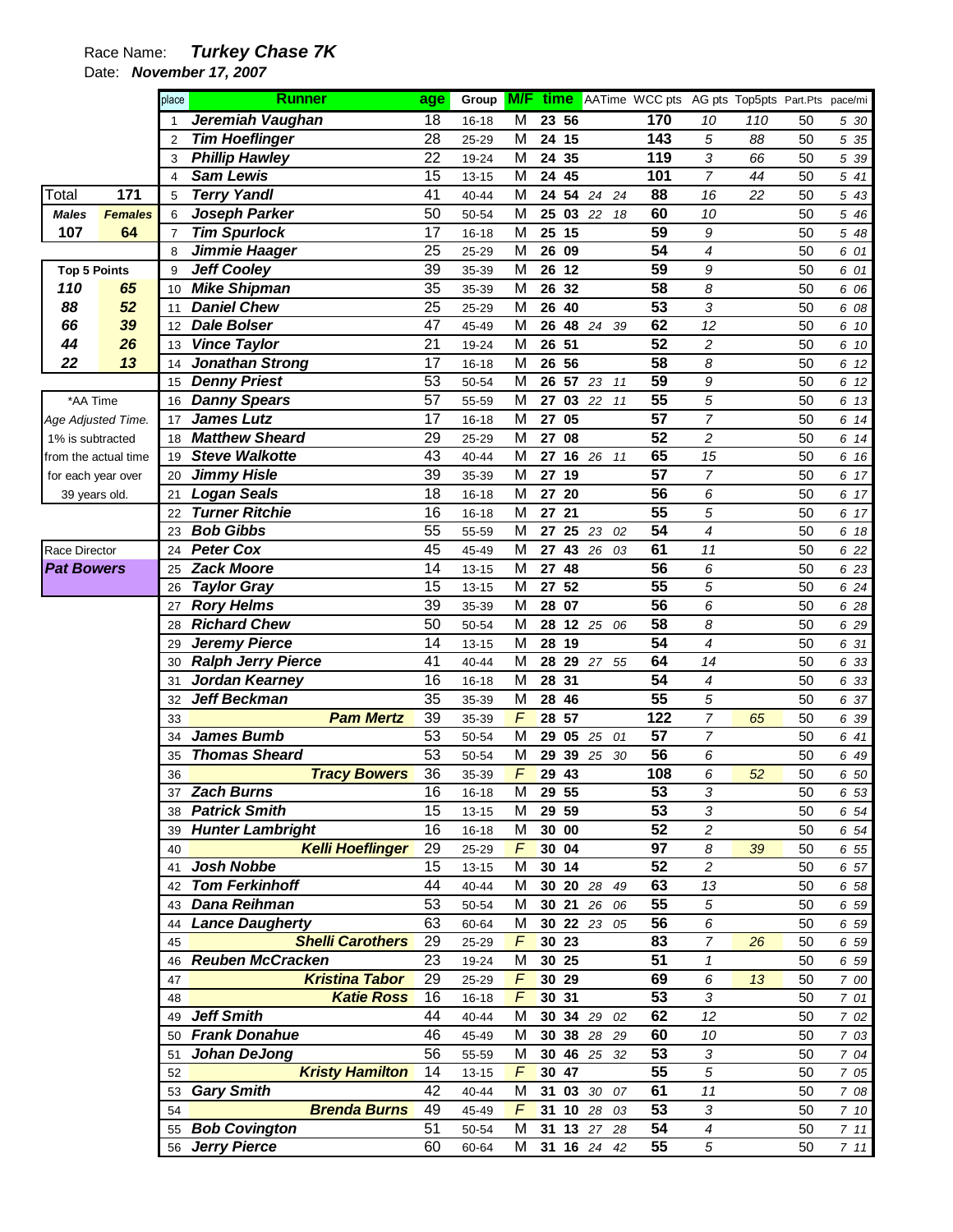## Race Name: **Turkey Chase 7K**

Date: **November 17, 2007** 

| place    | <b>Runner</b>                          | age | Group          | M/F        |                 | time  |    |    | AATime WCC pts AG pts Top5pts Part.Pts pace/mi |                            |    |              |
|----------|----------------------------------------|-----|----------------|------------|-----------------|-------|----|----|------------------------------------------------|----------------------------|----|--------------|
| 57       | <b>Darrin Dolehanty</b>                | 44  | 40-44          | М          |                 | 31 18 | 29 | 44 | 60                                             | 10                         | 50 | 712          |
| 58       | <b>Nacole Hamilton</b>                 | 15  | $13 - 15$      | F          | 31              | 19    |    |    | 54                                             | $\boldsymbol{4}$           | 50 | 7 12         |
| 59       | <b>Aletha Stahl</b>                    | 40  | 40-44          | F          | 31              | 25    | 31 | 06 | 61                                             | 11                         | 50 | 7 13         |
| 60       | <b>Maggie Price</b>                    | 25  | 25-29          | $\sqrt{2}$ | 31              | 30    |    |    | 55                                             | 5                          | 50 | 7 15         |
| 61       | <b>Ira Means</b>                       | 40  | 40-44          | M          | 32              | 19    | 31 | 59 | 59                                             | 9                          | 50 | 7 26         |
| 62       | <b>Steve Moody</b>                     | 52  | 50-54          | M          |                 | 32 26 | 28 | 13 | 53                                             | 3                          | 50 | 7 27         |
| 63       | <b>Don Heaslip</b>                     | 40  | 40-44          | M          |                 | 32 32 | 32 | 12 | 58                                             | 8                          | 50 | 7 29         |
| 64       | <b>Aaron Myers</b>                     | 16  | $16 - 18$      | M          | 32 36           |       |    |    | 51                                             | $\boldsymbol{\mathcal{I}}$ | 50 | 7 30         |
| 65       | <b>James Byrd</b>                      | 28  | 25-29          | M          | 32              | 40    |    |    | 51                                             | $\boldsymbol{\mathcal{I}}$ | 50 | 7 31         |
| 66       | <b>John Kenny</b>                      | 46  | 45-49          | M          | 32 <sub>2</sub> | 43    | 30 | 26 | 59                                             | 9                          | 50 | 7 31         |
| 67       | <b>Nicole House</b>                    | 17  | $16 - 18$      | F          | 32 <sub>2</sub> | 44    |    |    | 52                                             | $\overline{\mathbf{c}}$    | 50 | 7 32         |
| 68       | <b>Rod Waltz</b>                       | 46  | 45-49          | M          | 32              | 45    | 30 | 27 | 58                                             | 8                          | 50 | 7 32         |
| 69       | <b>Roger Tyler</b>                     | 46  | 45-49          | M          | 32              | 46    | 30 | 28 | 57                                             | 7                          | 50 | 7 32         |
| 70       | <b>Gene Black</b>                      | 65  | 65-69          | M          |                 | 32 50 | 24 | 18 | 51                                             | $\boldsymbol{\mathcal{I}}$ | 50 | 733          |
| 71       | <b>Michael King</b>                    | 52  | 50-54          | M          |                 | 32 55 | 28 | 38 | 52                                             | $\overline{c}$             | 50 | 7 34         |
| 72       | <b>Katie Temple</b>                    | 15  | $13 - 15$      | F          | 33              | 24    |    |    | 53                                             | 3                          | 50 | 741          |
| 73       | <b>Cris Fink</b>                       | 35  | 35-39          | M          | 33              | 28    |    |    | 54                                             | 4                          | 50 | 742          |
| 74       | <b>Kevin Lingg</b>                     | 31  | 30-34          | M          | 33              | 40    |    |    | 53                                             | 3                          | 50 | 744          |
| 75       | <b>Tom Hale</b>                        | 46  | 45-49          | M          | 33              | 40    | 31 | 19 | 56                                             | 6                          | 50 | 744          |
| 76       | <b>Katie Gibbs</b>                     | 17  | $16 - 18$      | F          | 33              | 42    |    |    | 51                                             | $\boldsymbol{\mathcal{I}}$ | 50 | 7 45         |
| 77       | <b>Mary Zinkan</b>                     | 31  | 30-34          | F          | 33              | 48    |    |    | 53                                             | 3                          | 50 | 746          |
| 78       | <b>Rob Zinkan</b>                      | 33  | 30-34          | M          | 33              | 48    |    |    | 52                                             | $\overline{\mathbf{c}}$    | 50 | 746          |
| 79       | <b>Eileen Cravens</b>                  | 50  | 50-54          | F          | 33              | 53    | 30 | 09 | 52                                             | $\overline{c}$             | 50 | 7 47         |
| 80       | <b>Caleb King</b>                      | 14  | $13 - 15$      | M          | 33              | 59    |    |    | 51                                             | $\boldsymbol{\mathcal{I}}$ | 50 | 749          |
| 81       | <b>Brad Lambright</b>                  | 41  | 40-44          | M          | 34              | 11    | 33 | 30 | 57                                             | 7                          | 50 | 7 52         |
|          | <b>Eric Yandl</b>                      | 12  | $0 - 12$       | M          | 34 11           |       |    |    | 55                                             | 5                          | 50 |              |
| 82       | <b>John Potts</b>                      | 58  |                | M          | 34 21           |       |    |    | 52                                             | $\overline{c}$             | 50 | 7 52         |
| 83       |                                        | 36  | 55-59          | M          | 34 22           |       | 27 | 49 | 53                                             |                            | 50 | 754          |
| 84       | <b>James Day</b><br><b>Vince Punzo</b> | 45  | 35-39          | M          |                 | 34 27 |    |    | 55                                             | 3<br>5                     | 50 | 754          |
| 85       | <b>Eric Vietor</b>                     | 14  | 45-49          | M          | 34 31           |       | 32 | 23 | 50                                             | 0                          | 50 | 755          |
| 86       | <b>Rick Niersbach</b>                  | 54  | 13-15          | M          |                 | 34 34 |    |    | 51                                             | $\boldsymbol{\mathcal{I}}$ | 50 | 756          |
| 87       | <b>George Sowers</b>                   | 36  | 50-54          | M          | 34 36           |       | 29 | 23 | 52                                             | $\overline{c}$             | 50 | 757          |
| 88       | <b>Kathy Davidson</b>                  | 41  | 35-39<br>40-44 | F          | 34              | 41    | 33 |    | 60                                             | 10                         | 50 | 757          |
| 89<br>90 | <b>Lori Bolser</b>                     | 35  | 35-39          | F          | 34              | 48    |    | 59 | 55                                             | 5                          | 50 | 758          |
| 91       | <b>Christian Byrd</b>                  | 28  | 25-29          | F          | 35              | 08    |    |    | 54                                             | 4                          | 50 | 8 00         |
| 92       | <b>Jenna Cox</b>                       | 14  | 13-15          | F          | 35 17           |       |    |    | 52                                             | 2                          | 50 | 8 05<br>8 07 |
| 93       | <b>Gary Keener</b>                     | 43  | $40 - 44$      | M          | 35 21           |       | 33 | 56 | 56                                             |                            | 50 | 8 08         |
| 94       | <b>Don Smith</b>                       | 61  | 60-64          | M          |                 | 35 28 | 27 | 40 | 54                                             | 6<br>4                     | 50 | 8 09         |
| 95       | <b>Dennis Dickey</b>                   | 41  | 40-44          | M          |                 | 35 30 | 34 | 47 | 55                                             | 5                          | 50 | 8 10         |
| 96       | <b>Heather Johnson</b>                 | 20  | 19-24          | F          |                 | 35 32 |    |    | 52                                             | 2                          | 50 | 8<br>10      |
| 97       | <b>Michelle Dafler</b>                 | 29  | 25-29          | F          |                 | 35 38 |    |    | 53                                             | 3                          | 50 | 8<br>12      |
| 98       | <b>George M. Sowers</b>                | 63  | 60-64          | M          |                 | 35 39 | 27 | 06 | 53                                             | 3                          | 50 | 8<br>12      |
| 99       | <b>George Stump</b>                    | 70  | $70+$          | M          |                 | 35 40 | 24 | 37 | 51                                             | 1                          | 50 | 8<br>12      |
| 100      | <b>Kim Ashworth</b>                    | 64  | 60-64          | F          |                 | 35 44 | 26 | 48 | 53                                             | 3                          | 50 | 8<br>13      |
| 101      | <b>Kelly Day</b>                       | 42  | 40-44          | F          |                 | 35 54 | 34 | 49 | 59                                             | 9                          | 50 | 8<br>15      |
| 102      | <b>Deana Salsburey</b>                 | 39  | 35-39          | F          | 35 56           |       |    |    | 54                                             | 4                          | 50 | 8<br>16      |
|          | 103 Rick Bolser                        | 38  | 35-39          | M          |                 | 36 12 |    |    | 51                                             | 1                          | 50 | 8<br>19      |
| 104      | <b>Jon Patton</b>                      | 65  | 65-69          | M          |                 | 36 16 | 26 | 50 | 50                                             | 0                          | 50 | 8 20         |
|          | 105 Raymond Blevins                    | 49  | 45-49          | M          |                 | 36 54 | 33 | 13 | 54                                             | 4                          | 50 | 8 2 9        |
|          | 106 Steve Lair                         | 40  | 40-44          | M          |                 | 36 55 | 36 | 33 | 54                                             | 4                          | 50 | 8 2 9        |
| 107      | <b>Bill Collins</b>                    | 62  | 60-64          | M          |                 | 36 58 | 28 | 28 | 52                                             | 2                          | 50 | 8 30         |
| 108      | <b>Kevin Harry</b>                     | 55  | 55-59          | M          | 37 01           |       | 31 | 06 | 51                                             | 1                          | 50 | 8 31         |
| 109      | <b>Keith Runyon</b>                    | 48  | 45-49          | M          |                 | 37 07 | 33 | 47 | 53                                             | 3                          | 50 | 8 32         |
|          | 110 Kevin Shelley                      | 41  | 40-44          | M          | 37 21           |       | 36 | 36 | 53                                             | 3                          | 50 | 8 3 5        |
| 111      | <b>Jared Miller</b>                    | 12  | $0 - 12$       | M          |                 | 37 22 |    |    | 54                                             | 4                          | 50 | 8 3 5        |
| 112      | <b>Lynne Werling</b>                   | 58  | 55-59          | F          |                 | 37 37 | 30 | 28 | 52                                             | 2                          | 50 | 8 3 9        |
|          |                                        |     |                |            |                 |       |    |    |                                                |                            |    |              |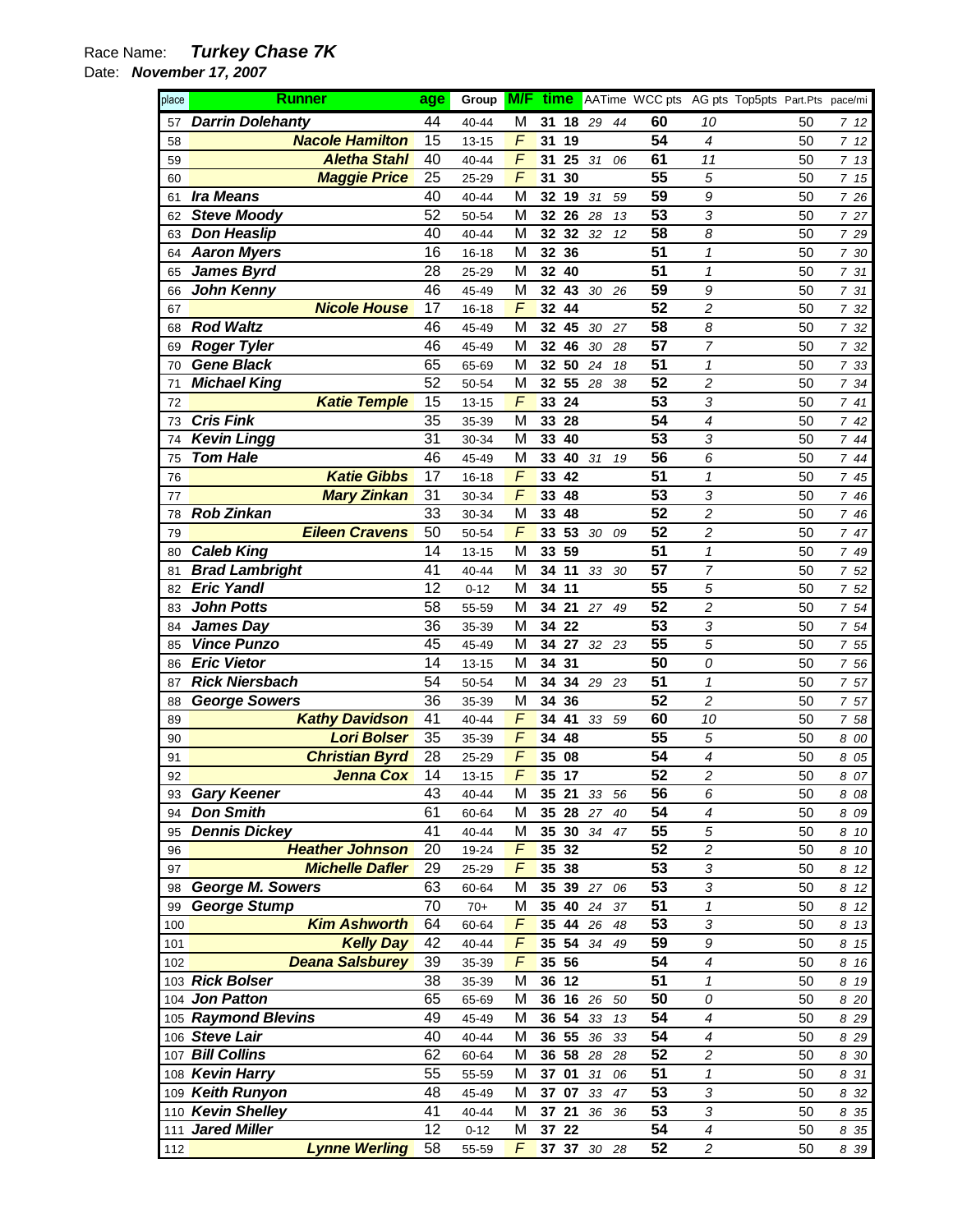## Race Name: **Turkey Chase 7K**

Date: **November 17, 2007** 

| place      | <b>Runner</b>                                | age      | Group             | M/F    | time           |          |    |          |                  | AATime WCC pts AG pts Top5pts Part.Pts pace/mi |          |                |
|------------|----------------------------------------------|----------|-------------------|--------|----------------|----------|----|----------|------------------|------------------------------------------------|----------|----------------|
| 113        | <b>Mike McIntosh</b>                         | 48       | 45-49             | М      | 37 54          | 34       | 29 | 52       | 2                |                                                | 50       | 843            |
| 114        | <b>William Hall</b>                          | 19       | 19-24             | М      | 38<br>07       |          |    | 50       | 0                |                                                | 50       | 8<br>46        |
| 115        | <b>Chris Cain</b>                            | 48       | 45-49             | M      | 38<br>16       | 34       | 49 | 51       | 1                |                                                | 50       | 8<br>48        |
| 116        | <b>Jordan Parrett</b>                        | 17       | $16 - 18$         | M      | 38<br>17       |          |    | 50       | 0                |                                                | 50       | 8<br>48        |
| 117        | <b>Seth Bischoff</b>                         | 26       | 25-29             | М      | 38<br>26       |          |    | 50       | 0                |                                                | 50       | 50<br>8        |
| 118        | <b>Kasey Reneau</b>                          | 14       | $13 - 15$         | F      | 38<br>43       |          |    | 51       | 1                |                                                | 50       | 54<br>8        |
| 119        | <b>Steve Heiny</b>                           | 62       | 60-64             | M      | 51<br>38       | 29       | 55 | 51       | 1                |                                                | 50       | 56<br>8        |
| 120        | <b>Keith Webster</b>                         | 42       | 40-44             | М      | 53<br>38       | 37       | 43 | 52       | 2                |                                                | 50       | 56<br>8        |
| 121        | <b>Mary Ann Stienbarger</b>                  | 49       | 45-49             | F      | 02<br>39       | 35       | 08 | 52       | 2                |                                                | 50       | 58<br>8        |
| 122        | <b>Katie Vit</b>                             | 14       | $13 - 15$         | F      | 39<br>03       |          |    | 50       | 0                |                                                | 50       | 59<br>8        |
| 123        | <b>Lori Fowler</b>                           | 30       | 30-34             | F      | 39<br>04       |          |    | 52       | 2                |                                                | 50       | 59<br>8        |
| 124        | <b>Tonya Burroughs</b>                       | 20       | 19-24             | F      | 39<br>06       |          |    | 51       | 1                |                                                | 50       | 59<br>8        |
| 125        | <b>Diana Punzo</b>                           | 42       | 40-44             | F      | 07<br>39       | 37       | 57 | 58       | 8                |                                                | 50       | 59<br>8        |
|            | 126 Robert Vit                               | 46       | 45-49             | M      | 39<br>17       | 36       | 32 | 50       | 0                |                                                | 50       | 02<br>9        |
| 127        | <b>Carol Ammerman</b>                        | 64       | 60-64             | F      | 39<br>20       | 29       | 30 | 52       | 2                |                                                | 50       | 03<br>9        |
| 128        | <b>James Malkemus</b>                        | 35       | 35-39             | M      | 58<br>39       |          |    | 51       | 1                |                                                | 50       | 9<br>11        |
| 129        | Jeremiah Waltz                               | 10       | $0 - 12$          | М      | 39<br>59       |          |    | 53       | 3                |                                                | 50       | 9<br>12        |
| 130        | <b>Sarah Lewellen</b>                        | 12       | $0 - 12$          | F      | 40<br>04       |          |    | 53       | 3                |                                                | 50       | 13<br>9        |
| 131        | <b>Garland Gowen</b>                         | 75       | $70+$             | М      | 18<br>40       | 25       | 48 | 50       | 0                |                                                | 50       | 16<br>9        |
| 132        | <b>Janel Sparks</b>                          | 36       | 35-39             | F      | 25<br>40       |          |    | 53       | 3                |                                                | 50       | 18<br>9        |
| 133        | <b>Amy Decker</b>                            | 41       | 40-44             | F      | 25<br>40       | 39       | 37 | 57       | 7                |                                                | 50       | 18<br>9        |
| 134        | <b>Kimberly Hall</b>                         | 42       | 40-44             | F      | 32<br>40       | 39       | 19 | 56       | 6                |                                                | 50       | 19<br>9        |
| 135        | <b>Hayley Rogers</b>                         | 11       | $0 - 12$          | F      | 33<br>40       |          |    | 52       | 2                |                                                | 50       | 19<br>9        |
| 136        | <b>Judy Pierce</b>                           | 45       | 45-49             | F      | 58<br>40       | 38       | 31 | 51       | 1                |                                                | 50       | 25<br>9        |
| 137        | <b>Leslie Rogers</b>                         | 31       | 30-34             | F      | 52<br>41       |          |    | 51       | 1                |                                                | 50       | 38<br>9        |
| 138        | <b>Rebecca Pierce</b>                        | 60       | 60-64             | F      | 54<br>41       | 33       | 06 | 51       | 1                |                                                | 50       | 38<br>9        |
| 139        | <b>Ann Gibbs</b>                             | 48       | 45-49             | F      | 15<br>42       | 38       | 27 | 50       | 0                |                                                | 50       | 43<br>9        |
| 140        | <b>Braedyn Cooper</b>                        | 9        | $0 - 12$          | М      | 38<br>42       |          |    | 52       | 2                |                                                | 50       | 48<br>9        |
| 141        | <b>Kayli Burke</b>                           | 11       | $0 - 12$          | F      | 42<br>50       |          |    | 51       | 1                |                                                | 50       | 51<br>9        |
| 142        | <b>Laura Cooper</b>                          | 30       | 30-34             | F      | 42<br>59       |          |    | 50       | 0                |                                                | 50       | 53<br>9        |
| 143        | <b>Laura Miller</b>                          | 27       | 25-29             | F      | 12<br>43       |          |    | 52       | 2                |                                                | 50       | 56<br>9        |
| 144        | Lisa Hacker                                  | 41       | 40-44             | F      | 19<br>43       | 42 27    |    | 55       | 5                |                                                | 50       | 58<br>9        |
| 145        | <b>Dylan Shirkey</b>                         | 10       | $0 - 12$          | М      | 33<br>43       |          |    | 51       | 1                |                                                | 50       | 10<br>01       |
| 146        | <b>Mark Shirkey</b>                          | 31       | 30-34             | М      | 33<br>43       |          |    | 51       | 1                |                                                | 50       | 10<br>01       |
| 147        | <b>Kara Newman</b>                           | 26       | 25-29             | F      | 43<br>36       |          |    | 51       | 1                |                                                | 50       | 10<br>01       |
| 148        | <b>Samantha Carman</b>                       | 19       | 19-24             | F      | 43<br>53       |          |    | 50       | 0                |                                                | 50       | 10 05          |
| 149        | <b>Adam Carman</b>                           | 42       | $40 - 44$         | M      | 53<br>43       | 42       | 34 | 51       | 1                |                                                | 50       | 10 05          |
| 150        | <b>Ann Bumb</b>                              | 44       | 40-44             | F      | 12<br>44       | 41       | 59 | 54       | $\boldsymbol{4}$ |                                                | 50       | 10 10          |
| 151        | <b>Pat Shuck</b>                             | 56       | 55-59             | F<br>F | 45<br>28       | 37       | 44 | 51       | 1                |                                                | 50       | 10 27          |
| 152        | <b>Nancy Kitchin</b><br><b>Robin Michael</b> | 54       | 50-54             |        | 45<br>29       | 38       | 40 | 51       | 1                |                                                | 50       | 10 27          |
| 153        | <b>Connie Coddington</b>                     | 58       | 55-59             | M<br>F | 45<br>47       | 37       | 05 | 50       | 0                |                                                | 50       | 10 32          |
| 154        | <b>Marie Engle</b>                           | 58<br>41 | 55-59             | F      | 45 51<br>46 40 | 37       | 08 | 50<br>53 | 0<br>3           |                                                | 50<br>50 | 10 32          |
| 155        | <b>Chris Brady</b>                           | 43       | 40-44             | F      | 45             | 45       | 44 | 52       | 2                |                                                | 50       | 10 44          |
| 156<br>157 | <b>Martha Taylor</b>                         |          | 40-44             | F      | 47<br>51       | 45<br>42 | 50 | 50       | 0                |                                                | 50       | 10 59          |
|            | 158 Mike Alt                                 | 50       | 50-54             |        | 47<br>54       |          | 35 | 50       |                  |                                                | 50       | 11<br>00       |
| 159        | <b>Ralana Shelley</b>                        | 42<br>36 | 40-44             | M<br>F | 47<br>48<br>16 | 46       | 28 | 52       | 0<br>2           |                                                | 50       | 11<br>01<br>11 |
|            | 160 Ryan Miller                              | 9        | 35-39<br>$0 - 12$ | M      | 48<br>53       |          |    | 50       | 0                |                                                | 50       | 06<br>11<br>14 |
| 161        | <b>Sarah Morey</b>                           | 35       | 35-39             | F      | 48<br>55       |          |    | 51       | 1                |                                                | 50       | 11<br>15       |
| 162        | <b>Keith Morey</b>                           | 33       | 30-34             | M      | 48<br>56       |          |    | 50       | 0                |                                                | 50       | 11<br>15       |
| 163        | <b>Marissa Matanich</b>                      | 10       | $0 - 12$          | F      | 49<br>00       |          |    | 50       | 0                |                                                | 50       | 11<br>16       |
|            | 164 Howard Deitsch                           | 61       | 60-64             | M      | 12<br>49       | 38       | 23 | 50       | 0                |                                                | 50       | 11<br>19       |
| 165        | <b>Sue Deitsch</b>                           | 61       | 60-64             | F      | 49<br>12       | 38       | 23 | 50       | 0                |                                                | 50       | 11<br>19       |
| 166        | <b>Dawn Miller</b>                           | 43       | 40-44             | F      | 51<br>25       | 49       | 22 | 51       | 1                |                                                | 50       | 11<br>49       |
| 167        | <b>Bill Fribley</b>                          | 51       | 50-54             | M      | 51<br>56       | 45       | 42 | 50       | 0                |                                                | 50       | 11<br>56       |
| 168        | <b>Lindsay Boatright</b>                     | 27       | 25-29             | F      | 52 13          |          |    | 50       | 0                |                                                | 50       | 12 00          |
|            |                                              |          |                   |        |                |          |    |          |                  |                                                |          |                |